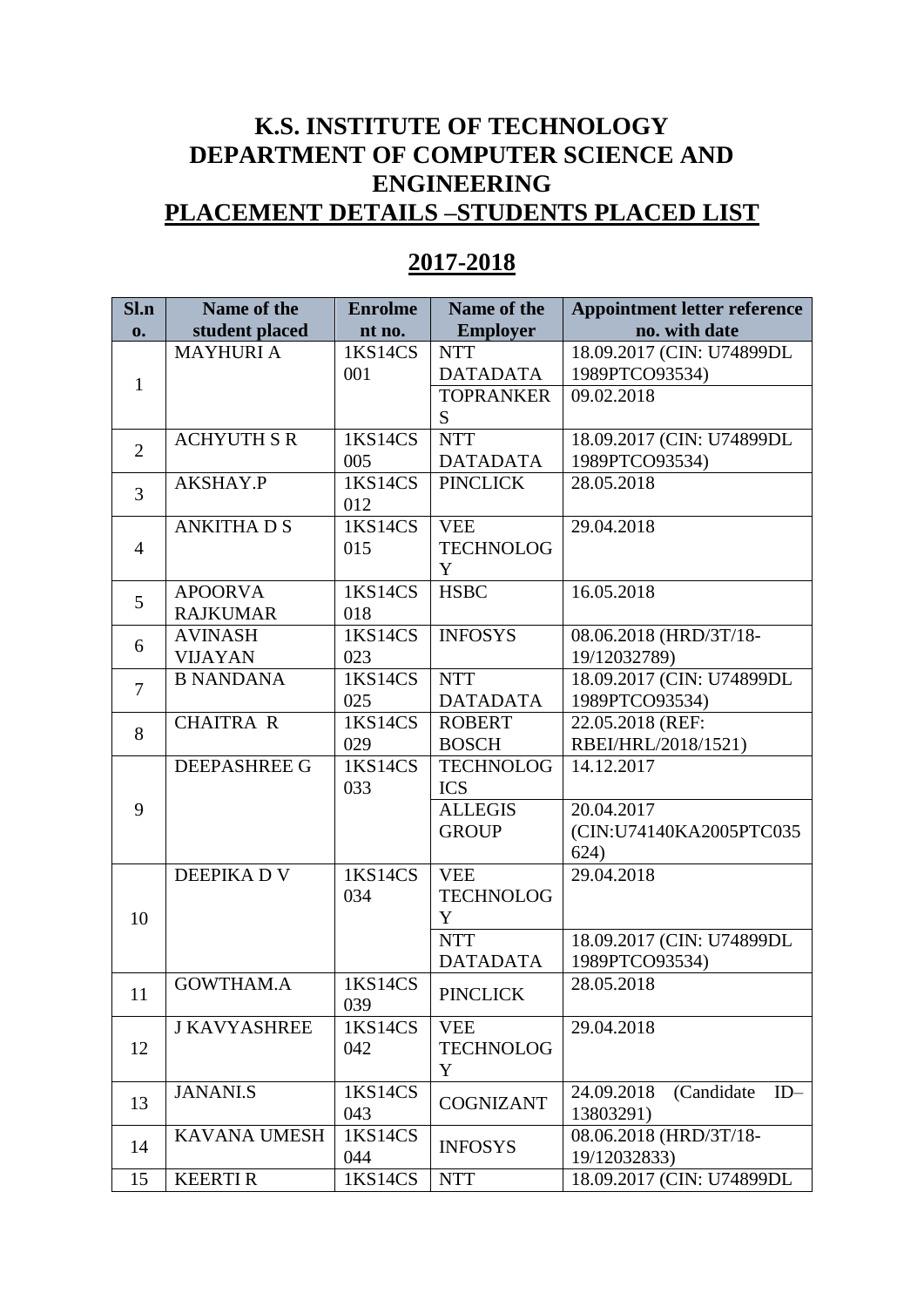|    |                     | 045            | <b>DATADATA</b>               | 1989PTCO93534)                              |
|----|---------------------|----------------|-------------------------------|---------------------------------------------|
|    | LIKITH.K            | 1KS14CS        | <b>ZOPPER</b>                 | EMAIL (21.05.2018)                          |
|    |                     | 049            | <b>GOLOBAL</b>                | EMAIL (18.06.2018)                          |
| 16 |                     |                | <b>SHIKSHA</b>                |                                             |
|    |                     |                | <b>ACCENTURE</b>              | 26.12.2018                                  |
|    | <b>MANASA</b>       | 1KS14CS        |                               | 14.05.2018 (CANDIDATE                       |
|    | <b>NARAYAN</b>      | 051            | <b>MINDTREE</b>               | NO: TN/80008051/78)                         |
| 17 |                     |                |                               | 08.06.2018 (HRD/3T/18-                      |
|    |                     |                | <b>INFOSYS</b>                | 19/12032841)                                |
|    | MALAVIKA.P.B        | 1KS14CS        |                               | 21.01.2019                                  |
| 18 |                     | 054            | <b>ACCENTURE</b>              |                                             |
| 19 | MAMATHA.P.N         | 1KS14CS        | <b>ALTISOURC</b>              | 02.07.2018                                  |
|    |                     | 055            | E                             |                                             |
|    | <b>MEGHANA S</b>    | 1KS14CS        | <b>NTT</b>                    | 18.09.2017 (CIN: U74899DL                   |
|    | <b>CHADAGA</b>      | 061            | <b>DATADATA</b>               | 1989PTCO93534)                              |
| 20 |                     |                | <b>VEE</b>                    | 29.04.2018                                  |
|    |                     |                | <b>TECHNOLOG</b>              |                                             |
|    |                     |                | Y                             |                                             |
|    | <b>MEGHANA</b>      | 1KS14CS        | <b>INFOSYS</b>                | 08.06.2018 (HRD/3T/18-                      |
| 21 | <b>RAMESH</b>       | 062            |                               | 19/12031049)                                |
|    |                     |                | <b>ROBERT</b>                 | 03.07.2018                                  |
|    |                     |                | <b>BOSCH</b>                  | (REF:RBEI/HRL/2018/1864)                    |
| 22 | <b>MOHAMMED</b>     | 1KS14CS        | <b>NTT</b>                    | 18.09.2017 (CIN: U74899DL                   |
|    | <b>RASHID</b>       | 063            | <b>DATADATA</b>               | 1989PTCO93534)                              |
| 23 | <b>MYTHRIMJ</b>     | 1KS14CS        | <b>NTT</b>                    | 18.09.2017 (CIN: U74899DL                   |
|    |                     | 065            | <b>DATADATA</b>               | 1989PTCO93534)                              |
| 24 | <b>NEEDHU</b>       | 1KS14CS        | <b>INFOSYS</b>                | 02.07.2018 (HRD/3T/18-                      |
|    | <b>REBECCA BIJU</b> | 068            |                               | 19/12031105)                                |
| 25 | <b>NITHIN S</b>     | 1KS14CS        | <b>NTT</b>                    | 18.09.2017 (CIN: U74899DL                   |
|    |                     | 072            | <b>DATADATA</b>               | 1989PTCO93534)                              |
| 26 | PARTH PUROHIT       | 1KS14CS        | <b>AMDOCS</b>                 | 02.11.2018 (REF ID: 2018-11-                |
|    |                     | 074<br>1KS14CS |                               | DVCI-P-A9104-1)                             |
| 27 | POOJITHA K M        | 077            | <b>NTT</b><br><b>DATADATA</b> | 18.09.2017 (CIN: U74899DL<br>1989PTCO93534) |
|    | PRATHEEK K          | 1KS14CS        | <b>ADVENT</b>                 | EMAIL (13.06.2019)                          |
| 28 |                     | 079            | <b>GLOBAL</b>                 |                                             |
|    |                     |                | <b>SOLUTIONS</b>              |                                             |
|    | PREKSHA V           | 1KS14CS        | <b>ROBERT</b>                 | 22.05.2018 (REF:                            |
|    |                     | 080            | <b>BOSCH</b>                  | RBEI/HRL/2018/1516)                         |
| 29 |                     |                | <b>NTT</b>                    | 18.09.2017 (CIN: U74899DL                   |
|    |                     |                | <b>DATADATA</b>               | 1989PTCO93534)                              |
|    | PRIYANKA R          | 1KS14CS        |                               | 30.05.2019                                  |
| 30 |                     | 082            | <b>COGNIZANT</b>              | $(CandidateID-13284130)$                    |
|    | <b>PUNEETH</b>      | 1KS14CS        |                               | 31.01.2018 (CIN:                            |
| 31 | <b>PUROHIT</b>      | 083            | <b>O-SPIDERS</b>              | U72200KA2007PTC044701)                      |
|    | <b>RAKSHAD</b>      | 1KS14CS        |                               | 14.05.2018 (CANDIDATE                       |
|    |                     | 086            | <b>MINDTREE</b>               | NO: TN/80008050/78)                         |
| 32 |                     |                |                               | 21.05.2018                                  |
|    |                     |                | <b>MPHASIS</b>                | Ref. No:MPCTH2018-0544                      |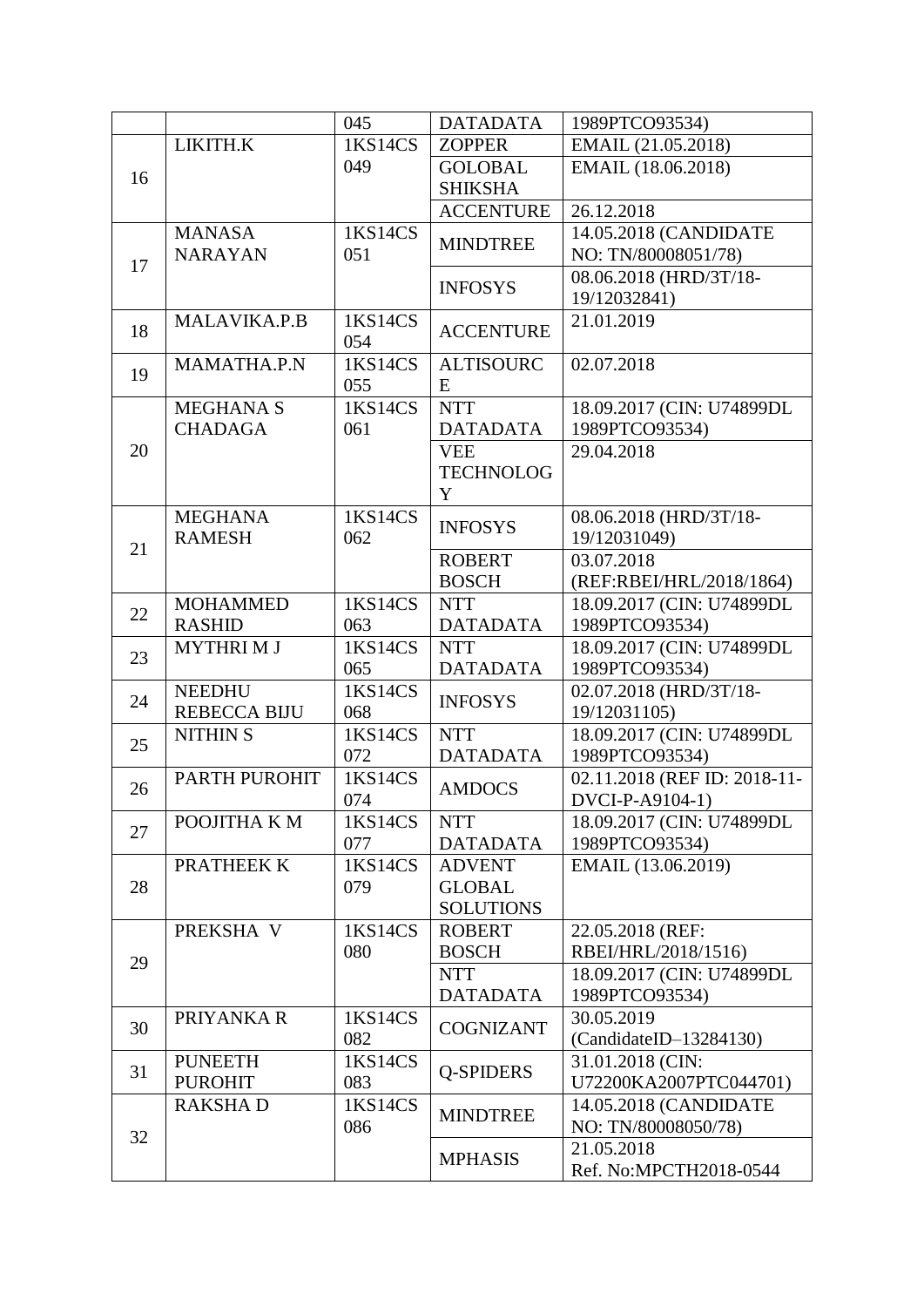| 33 | <b>RANIS</b>                                | 1KS14CS<br>088 | <b>HCL</b>                                                      | EMAIL (14.05.2018)                          |
|----|---------------------------------------------|----------------|-----------------------------------------------------------------|---------------------------------------------|
| 34 | <b>RANJANA</b><br>SATHYANARAY<br><b>ANA</b> | 1KS14CS<br>089 | <b>NTT</b><br><b>DATADATA</b>                                   | 18.09.2017 (CIN: U74899DL<br>1989PTCO93534) |
| 35 | <b>S.NITHIN</b>                             | 1KS14CS<br>093 | <b>ADVENT</b><br><b>SYS</b>                                     | 30.11.2018 (Ref:<br>ATPL/HR/offer/70)       |
| 36 | <b>SANATH</b><br><b>RAMESH</b>              | 1KS14CS<br>094 | <b>INFOSYS</b>                                                  | 08.06.2018 (HRD/3T/18-<br>19/12031124)      |
| 37 | SHARATH.A.V                                 | 1KS14CS<br>098 | <b>KAHO LABS</b>                                                | 18.06.2018                                  |
| 38 | <b>SHRADDHA</b><br><b>SULTANVAR</b>         | 1KS14CS<br>103 | <b>Q-SPIDERS</b>                                                | 31.01.2018 (CIN:<br>U72200KA2007PTC044701)  |
| 39 | <b>SRILAKSHMI</b><br><b>JAYARAJUR</b>       | 1KS14CS<br>104 | <b>INFOSYS</b>                                                  | 08.06.2018 (HRD/3T/18-<br>19/12031677)      |
| 40 | SRINIDHI G                                  | 1KS14CS<br>105 | <b>ROBERT</b><br><b>BOSCH</b>                                   | EMAIL (23.05.2018)                          |
|    |                                             |                | <b>NTT</b><br><b>DATADATA</b>                                   | 18.09.2017 (CIN: U74899DL<br>1989PTCO93534) |
| 41 | <b>SUNITHAK</b>                             | 1KS14CS<br>106 | <b>MPHASIS</b>                                                  | 21.05.2018<br>Ref. No:MPCTH2018-0548        |
| 42 | <b>VAISHNAVI.N</b>                          | 1KS14CS<br>113 | <b>TAS</b><br><b>INFORMATI</b><br>ON<br><b>INTELLIGEN</b><br>CE | EMAIL (DOJ: 11.07.2018)                     |
| 43 | <b>VAISHNAVI V</b>                          | 1KS14CS<br>114 | <b>MPHASIS</b>                                                  | 21.05.2018<br>Ref. No:MPCTH2018-0545        |
| 44 | <b>VENKATESH N</b>                          | 1KS14CS<br>122 | <b>MPHASIS</b>                                                  | 21.05.2018<br>Ref. No:MPCTH2018-0540        |
|    | <b>VIDYA G</b>                              | 1KS14CS        | <b>SAP LABS</b>                                                 | 17.05.2018                                  |
| 45 |                                             | 123            | <b>ROBERT</b><br><b>BOSCH</b>                                   | EMAIL (23.05.2018)                          |
|    | P R VISHNU<br><b>VIJAY</b>                  | 1KS14CS<br>124 | <b>NTT</b><br><b>DATADATA</b>                                   | 18.09.2017 (CIN: U74899DL<br>1989PTCO93534) |
| 46 |                                             |                | <b>GOOMO</b>                                                    | 10.01.2018 (CIN:<br>U74999MH2016FTC287629)  |
|    |                                             |                | <b>CLEAR TRIP</b>                                               | DOJ: 06.09.2018                             |
| 47 | <b>ETHODU</b>                               | 1KS14CS        | <b>NTT</b>                                                      | 18.09.2017 (CIN: U74899DL                   |
|    | <b>SRAVANI</b>                              | 127            | <b>DATADATA</b>                                                 | 1989PTCO93534)                              |
| 48 | PRABHU <sub>B</sub>                         | 1KS15CS<br>412 | <b>PINCLICK</b><br><b>V TIGER</b>                               | EMAIL (27.10.2018)<br>EMAIL (18.06.2018)    |
|    | P. SRINIVAS                                 | 1KS14CS        |                                                                 | Ref ID: f370473d-c997-412a-                 |
| 49 |                                             | 125            | <b>ACCENTURE</b>                                                | a96c-a55338409961_1                         |
|    |                                             |                |                                                                 | (13.12.2018)                                |
| 50 | <b>SYED THOUFICH</b>                        | 1KS14CS<br>108 | <b>BROADRIDG</b><br>E<br><b>FINANCIAL</b>                       | CIN:U74999TG2007PTC0523<br>68               |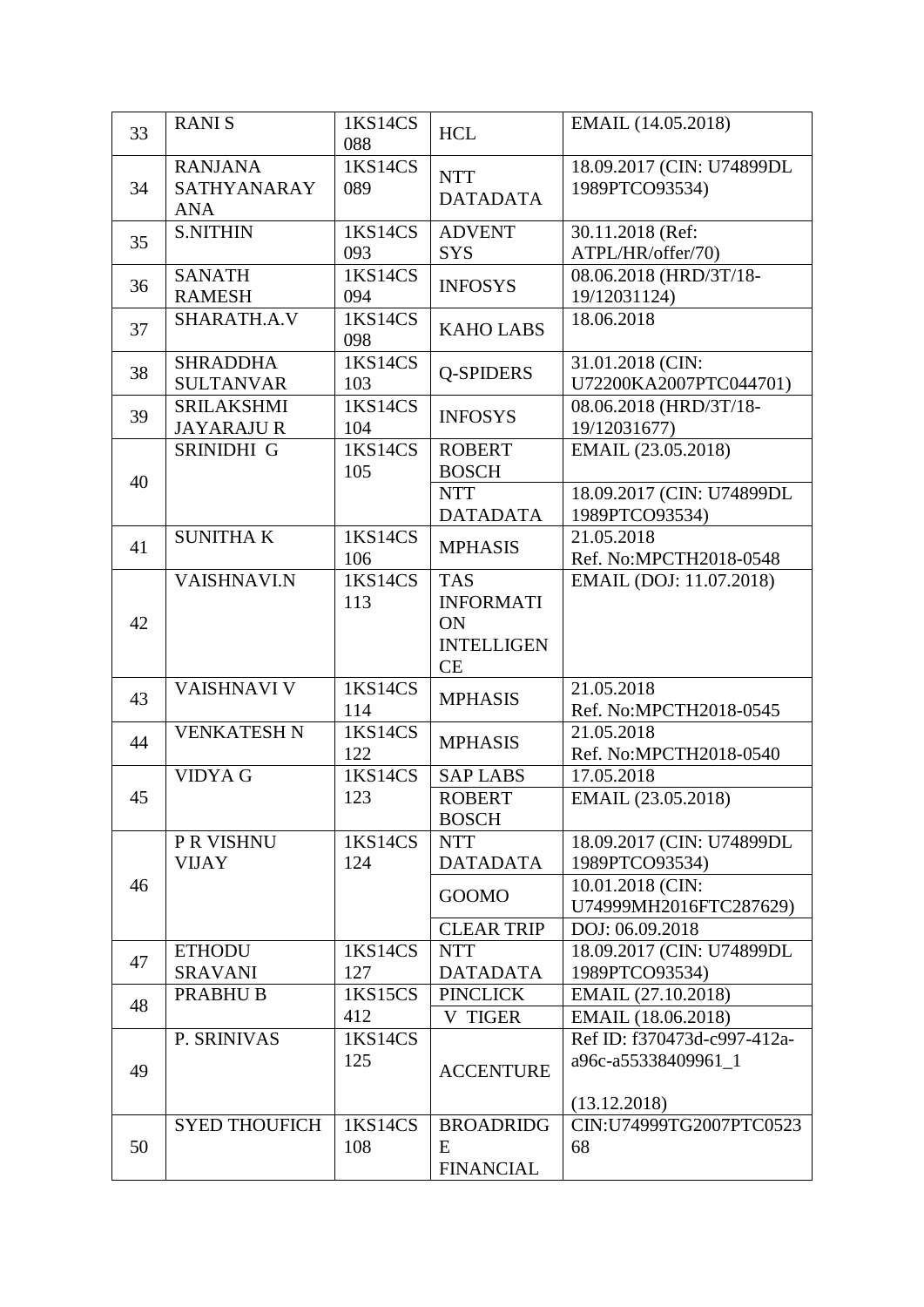|  | <b>SOLUTIONS</b> | (28.09.2018) |
|--|------------------|--------------|
|  | (INDIA) PVT.     |              |
|  | TТ<br>LID.       |              |